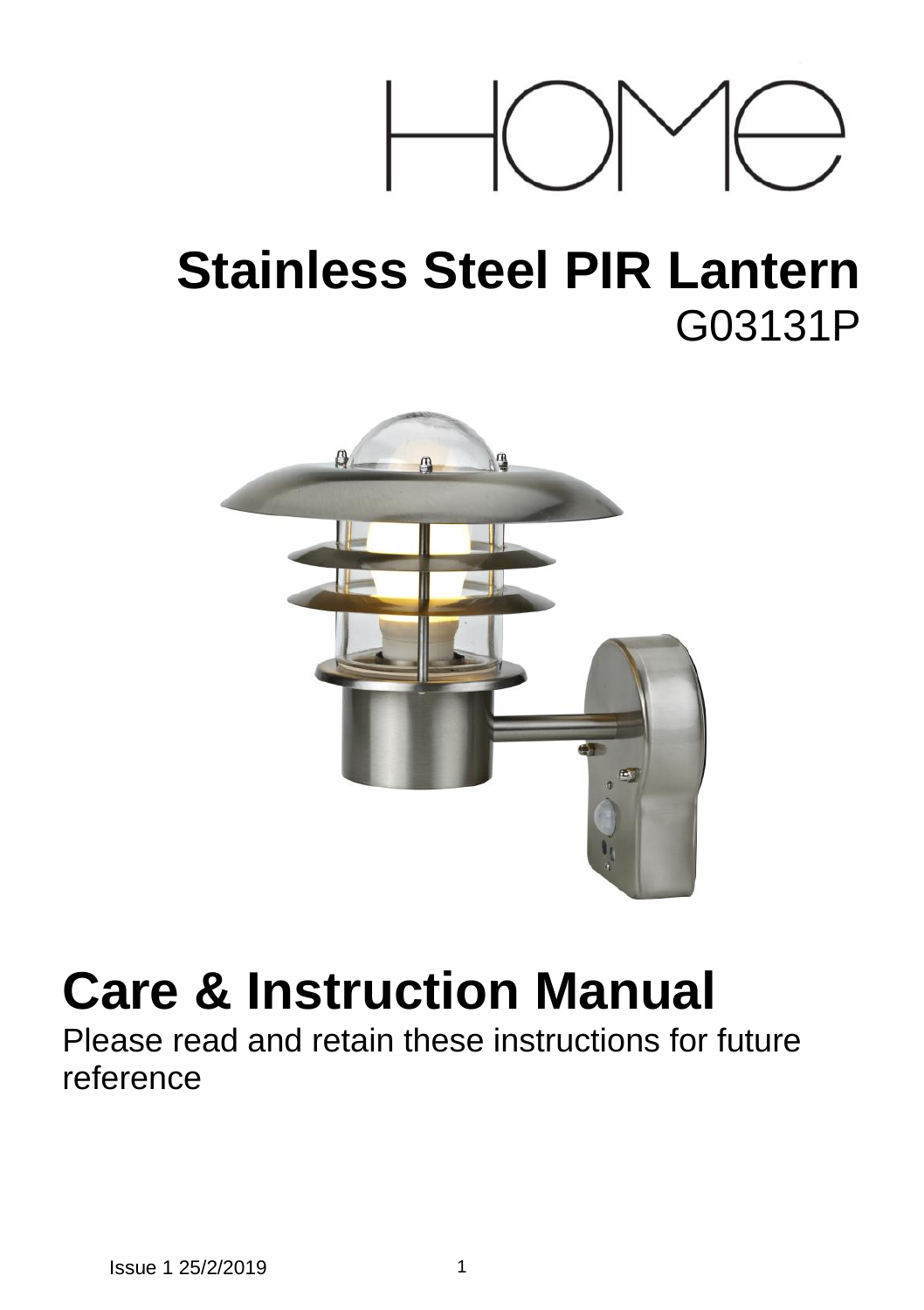This light fitting must be installed in accordance with the Institution of Electrical Engineers (BS 7671) Wiring Regulations and the current Building Regulations. If in any doubt consult a qualified electrician.

# **WARNING**

- If in doubt about the installation of this light fitting or difficulty is experienced consult a qualified electrician.
- Ensure that the power is switched off at the fuse box, and remove the relevant fuse or circuit breaker before installing this fitting.
- Always use the recommended lamp (bulb) type and do not exceed the maximum wattage.
- If the glass lampshade is damaged, stop use immediately and contact the helpdesk for advice / replacement. Take care when handling glass shade.
- The surfaces of this light fitting and the lamps get hot during use, do not touch. Switch off and allow lantern and lamp to cool fully before replacing the lamp or cleaning the fitting.
- This product should not be modified, any modification may make the fitting unsafe.
- Wear safety goggles and dust mask when drilling.
- The use of a residual current device (RCD) is recommended when working with power tools.
- Always use a suitable platform (e.g. stepladder) when installing this light fitting. Read the manufacturers safety instructions and do not exceed the maximum weight loading for the platform.
- Take care when lifting and installing this light fitting and seek assistance if you find it heavy or cumbersome.

# **Explanation of symbols**

| ⊕           | This fitting must be connected to an earthed supply.                                   |
|-------------|----------------------------------------------------------------------------------------|
| <b>IP44</b> | Protected against solid objects greater than 1mm.<br>Protected against splashing water |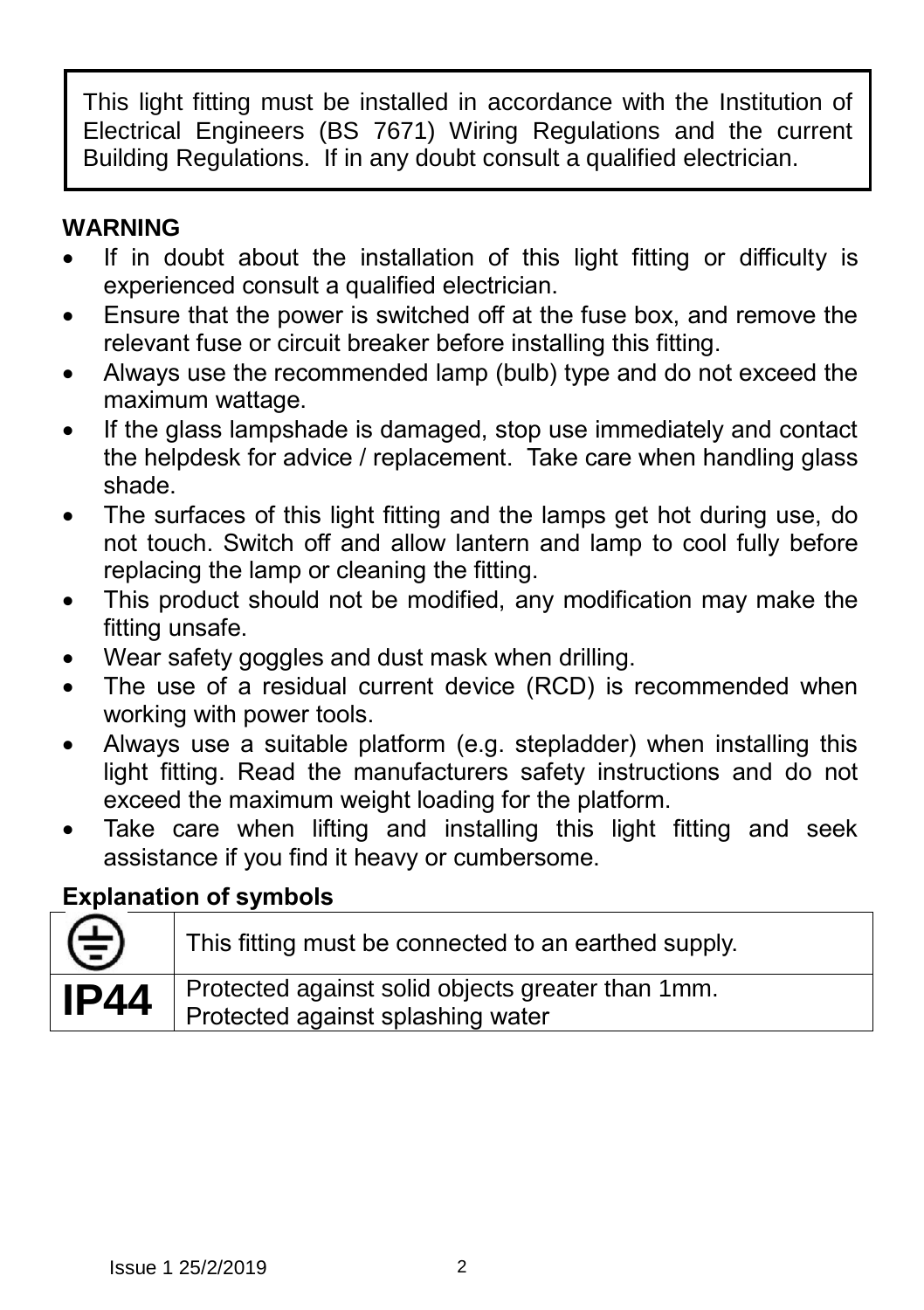# **Selecting a location**

- 1. Select a suitable location for your lantern where it will not cast heavy shadows, obstruct headroom or any outward opening doors.
- 2. Avoid positions that are exposed to very heavy rain or snow.
- 3. Ensure that there is sufficient space above the lantern to be able to unscrew and remove the glass cover.
- 4. The chosen location should allow for the product to be securely mounted and safely connected to the mains supply (lighting circuit). If an existing lighting point is not available, consult a qualified electrician.

#### **Pack contents**

| Part                       | Quantity                |  |
|----------------------------|-------------------------|--|
| Light fitting              |                         |  |
| Fixing screw (Ø4.2 x 35mm) | ╬<br><b>MANAMANAMAN</b> |  |
| Wall plug (Ø6 x 30mm)      |                         |  |

#### **Items required**

Light bulb Drill 6mm masonry drill bit Small adjustable spanner Crosshead screwdriver

Small electrician's screwdriver Pencil Spirit level Insulation tape (if additional terminal block used)

# **Parts**

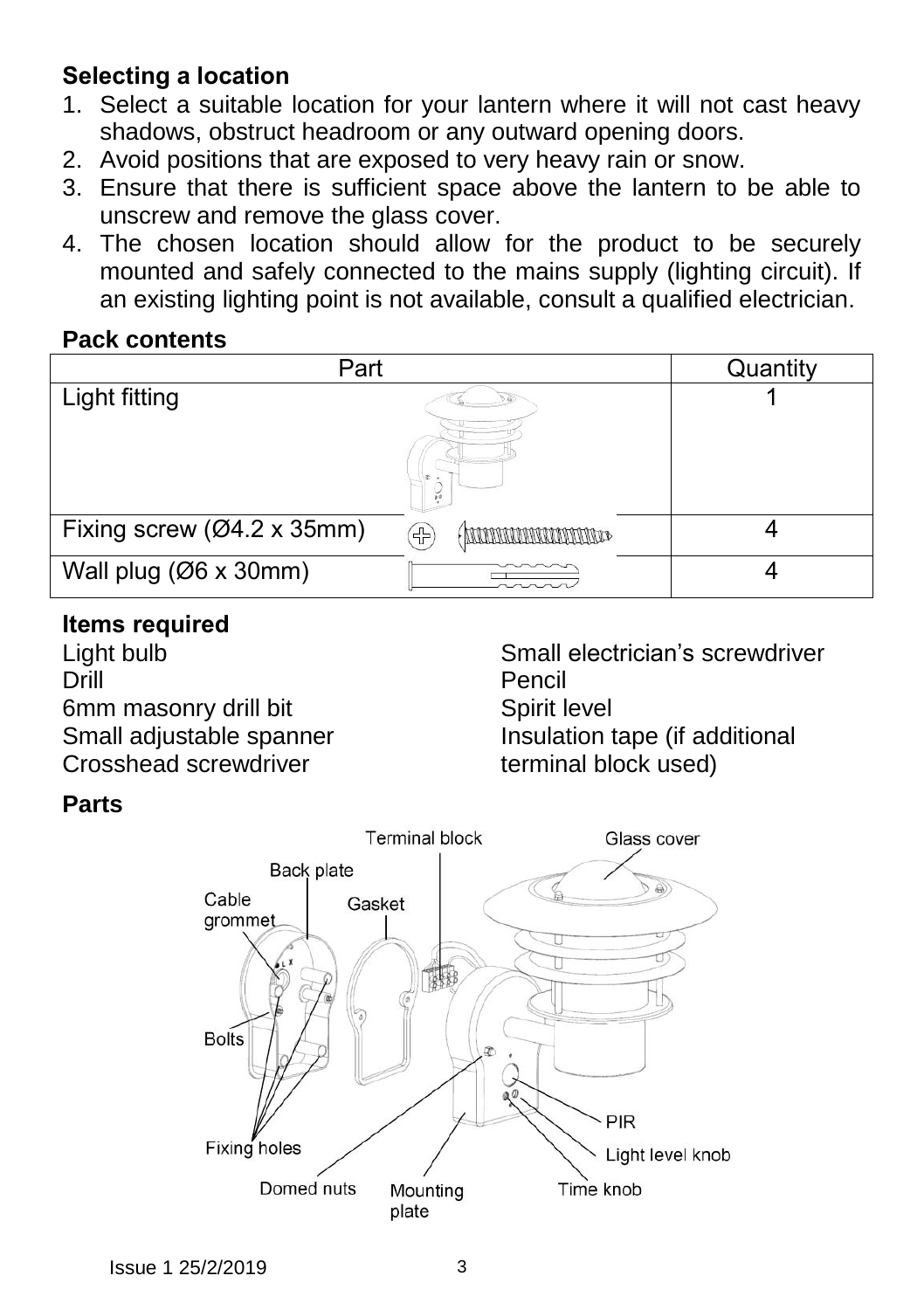# **Securing the light fitting to the wall**

- 1. Isolate the lighting circuit to be used and remove the circuit fuse or switch off the circuit breaker at the consumer unit (fig.1).
- 2. Remove any existing light fitting from the wall.
- 3. Unscrew the domed nuts and separate the back plate from the light fitting. Gently pull the terminal block to separate from the back plate (fig. 2).



- 4. Position the back plate in the desired location and check with a spirit level that the straight sides are vertical. Using the back plate as a guide, mark the positions of the holes for the fixing screws and supply cable (fig. 3). Check that there are no buried cables and pipes at these positions.
- 5. If fixing to a masonry wall, use a 6 mm masonry drill bit and drill fixing holes to a depth of 32 mm and insert the wall plugs into the holes.



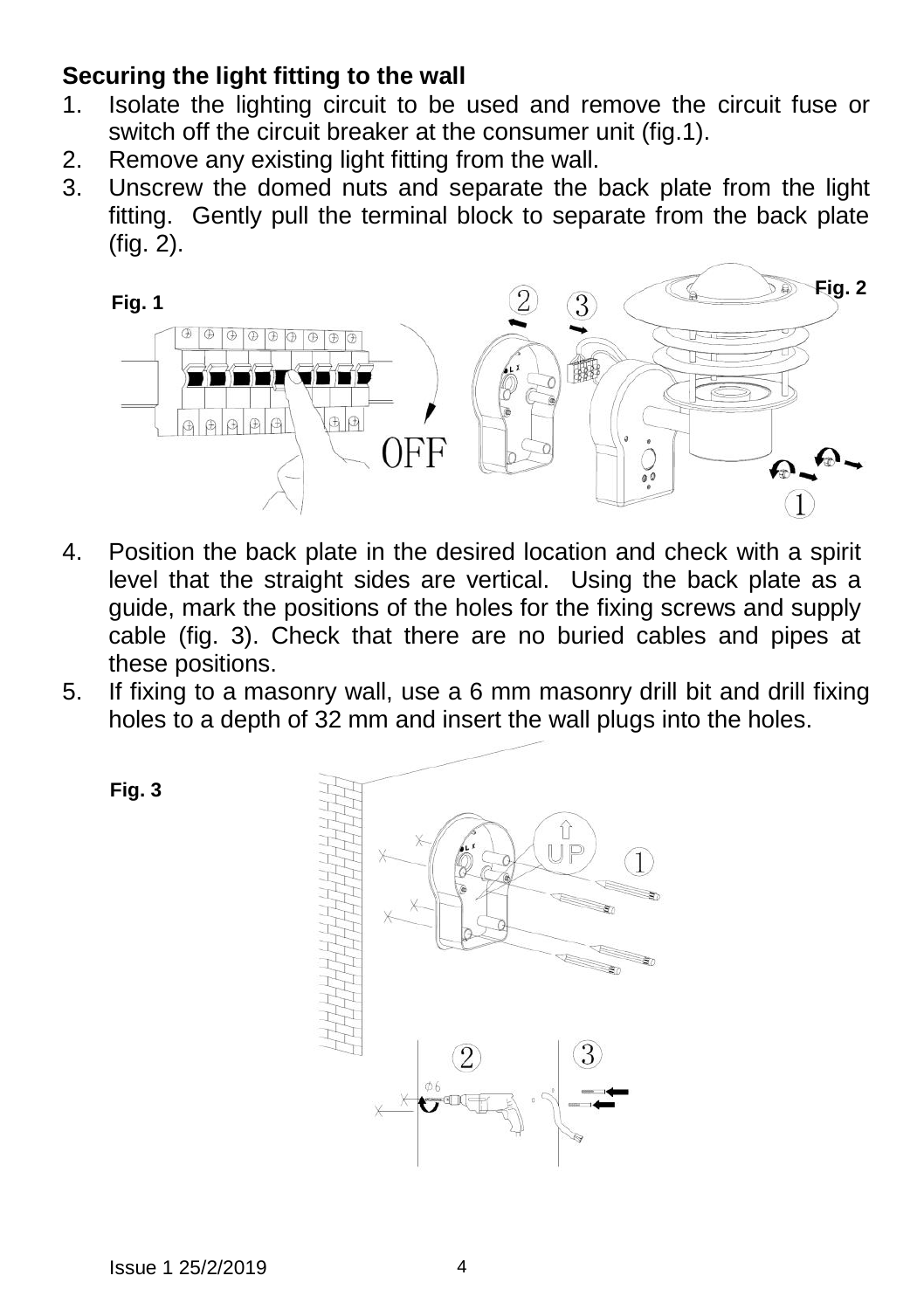- 6. Using the point of a brad awl or screwdriver, make a small hole in the centre of the cable grommet and feed the cable and insulation through the grommet (fig. 4).
- 7. Check the fixing bolts are still in position, before securing the back plate to the wall using the screws supplied (fig. 4).



- 8. Ensure that gasket is in position and make the electrical connections (fig. 5) - see section 'Connecting to the mains supply'.
- 9. Ensure that the gasket is fitted onto the rim of the back plate and refit the terminal block. Carefully arrange wires into the back plate recess. Align the holes in the mounting plate with the bolts and secure the light fitting refitting the two domed cap nuts (fig. 6).
- 10. Fit a suitable bulb (not included) into the lantern (fig. 8 & 9) see section 'Bulb replacement'.
- 11. Reconnect to the mains supply.



#### **Note:**

 If fixing to timber surfaces, use a drill bit suitable for wood and do not use the wall plugs.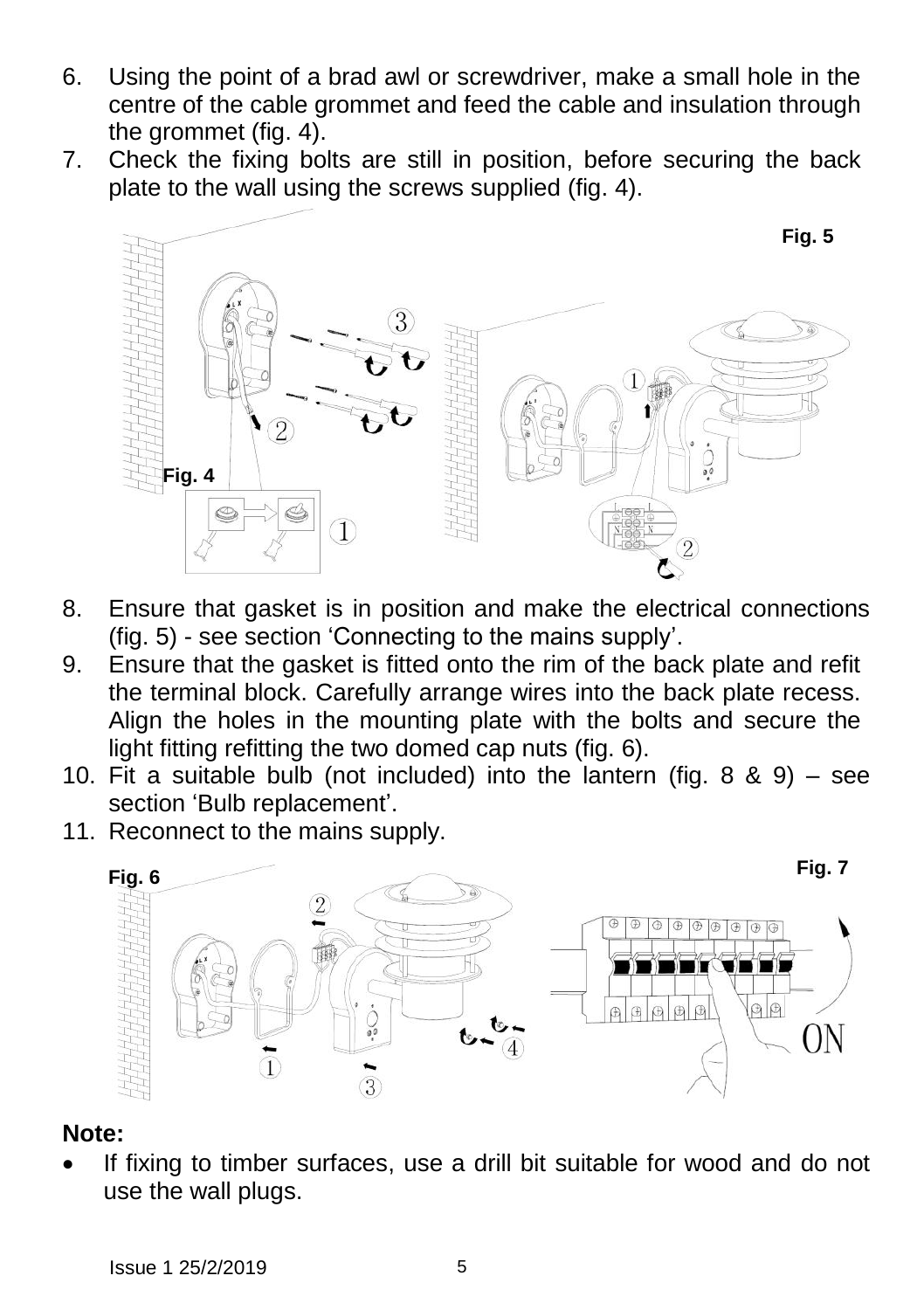# **Connecting to the mains supply**

- Connect this unit to a lighting circuit protected by a 5-Amp fuse or 6- Amp miniature circuit breaker. If this unit is to be connected to a ring main, a fused connection unit fitted with a 3-Amp fuse should be installed.
- The colours of current incoming UK supply cables should conform to those shown below. If the cable colours differ or if tags are missing from switched live ('loop in' wiring systems only), contact a qualified electrician - do not try to identify the cables yourself. Colours indicated in brackets are wiring colours used prior to April 2004.



 Incoming cable should be connected into the terminal block as shown below. Ensure that the incoming LIVE supply is connected opposite the terminal marked 'L' and the incoming NEUTRAL supply should be opposite terminal marked 'N'.



 When connecting cables ensure that there are no loose strands coming out of the terminals. Ensure that all terminals are tightened securely to prevent cable being easily / accidentally removed. All nonfixed terminal blocks must be covered in two layers of electrical insulation tape for added security.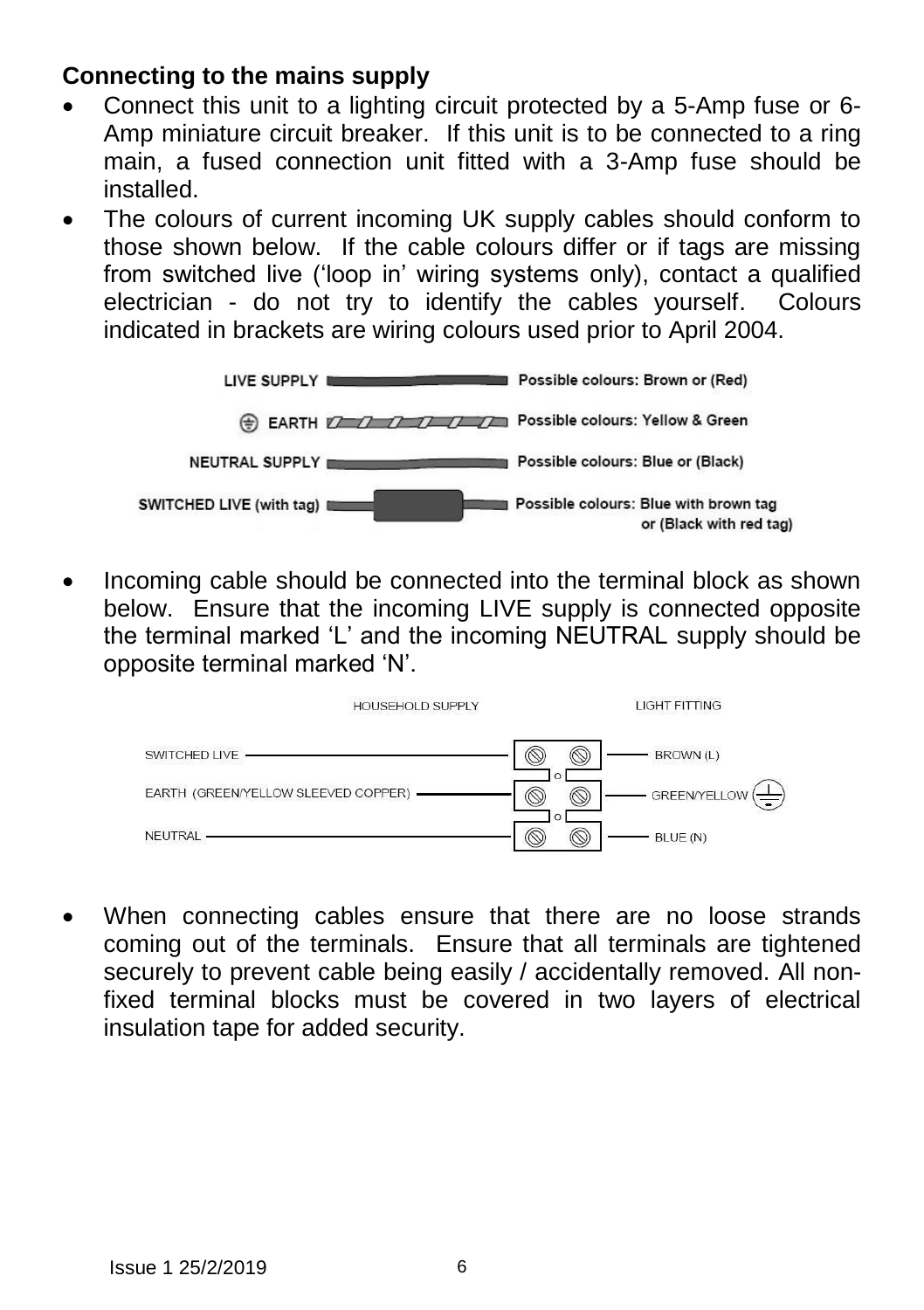Any existing mounting plate or rose must be removed before installing this fitting. When installing, a 'loop in' wiring system may be encountered. If these are encountered, the wires from the existing rose or loop must be transferred to the terminal block as per the diagram below. It is recommended that a qualified electrician carries this out, only attempt to connect the fitting if electrically competent.



#### **CABLES TO LIGHT FITTING**

#### **Notes**

- This product must be earthed if no earth wire is available, consult an electrician.
- All existing earth cables must be connected to the earth terminal to ensure earth continuity throughout your property.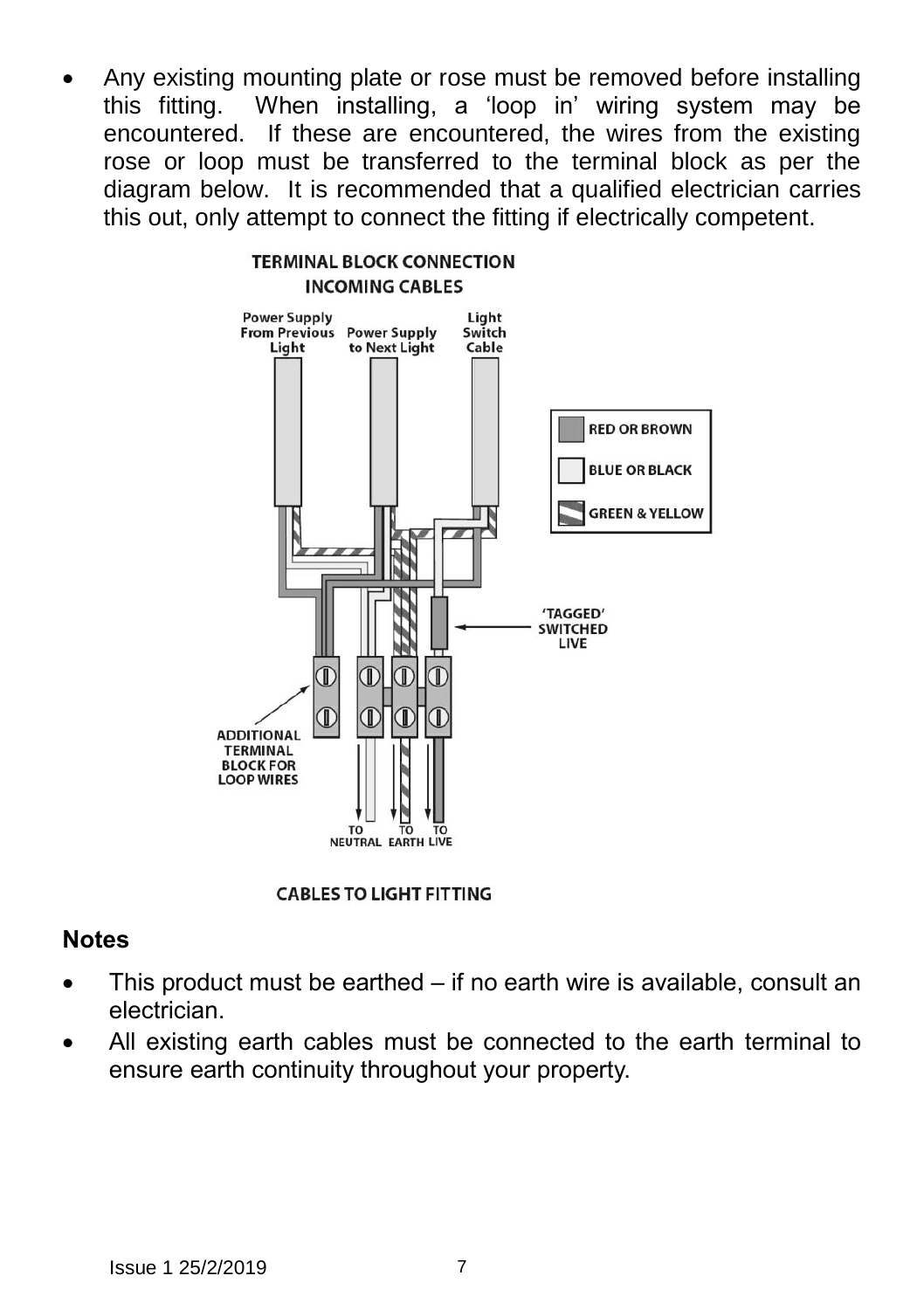# **Fitting and replacing the bulb (not included)**

- 1. Switch off the lantern and allow the fitting to cool completely.
- 2. Carefully unscrew the glass cover and place to one side (fig. 8). Take care of the glass cover supplied, as replacements are not available.
- 3. Remove (unscrew) any spent bulb and replace with one of the same type (Max 60W E27 (Edison screw) GLS or 8 – 10 W LED Energy Saving bulb). Handle the new one carefully and screw in firmly, taking care not to cross threads (fig. 9). **Always use the same or lower wattage bulb**. Please use low energy bulbs where possible.
- 4. Refit the glass cover (fig. 9).

**Fig. 8**



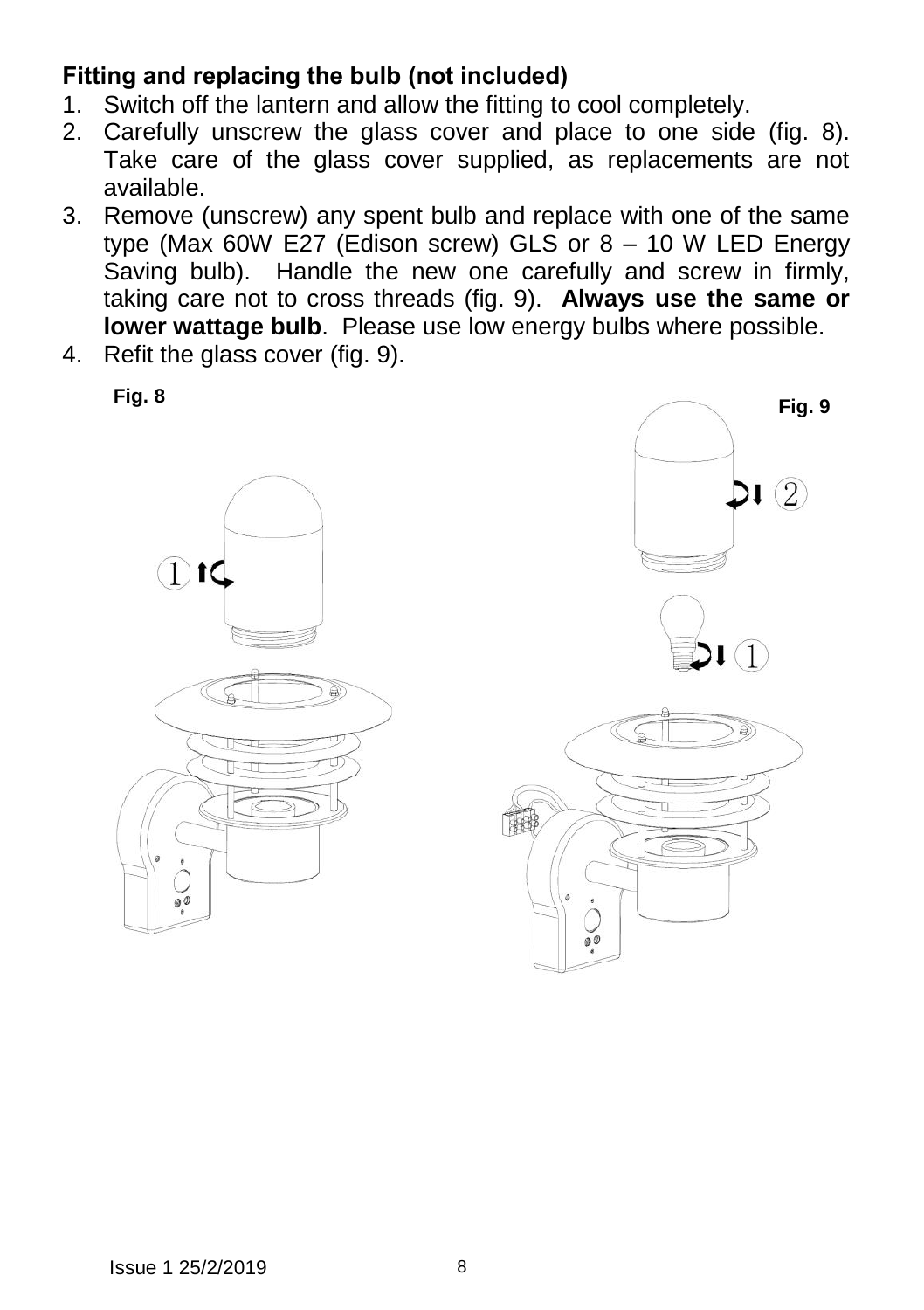#### **Motion detector range**

The PIR detects heat or movement in a fan shaped arc of approximately 110˚ for a distance up to 7 metres. The detection distance will depend on the installation height and the weather conditions. Each time movement is detected the lamp will illuminate.



#### **Activation time interval**

The length of time that the lamp will illuminate can be set between 10 seconds and 5 minutes (from last time movement is detected). Adjust the left hand control using a flat head screwdriver.

- Turn knob fully anticlockwise for an activation time of 10 seconds
- Turn knob to the midpoint for an activation time of approximately 2 minutes
- Turn knob fully clockwise for an activation time of 5 minutes

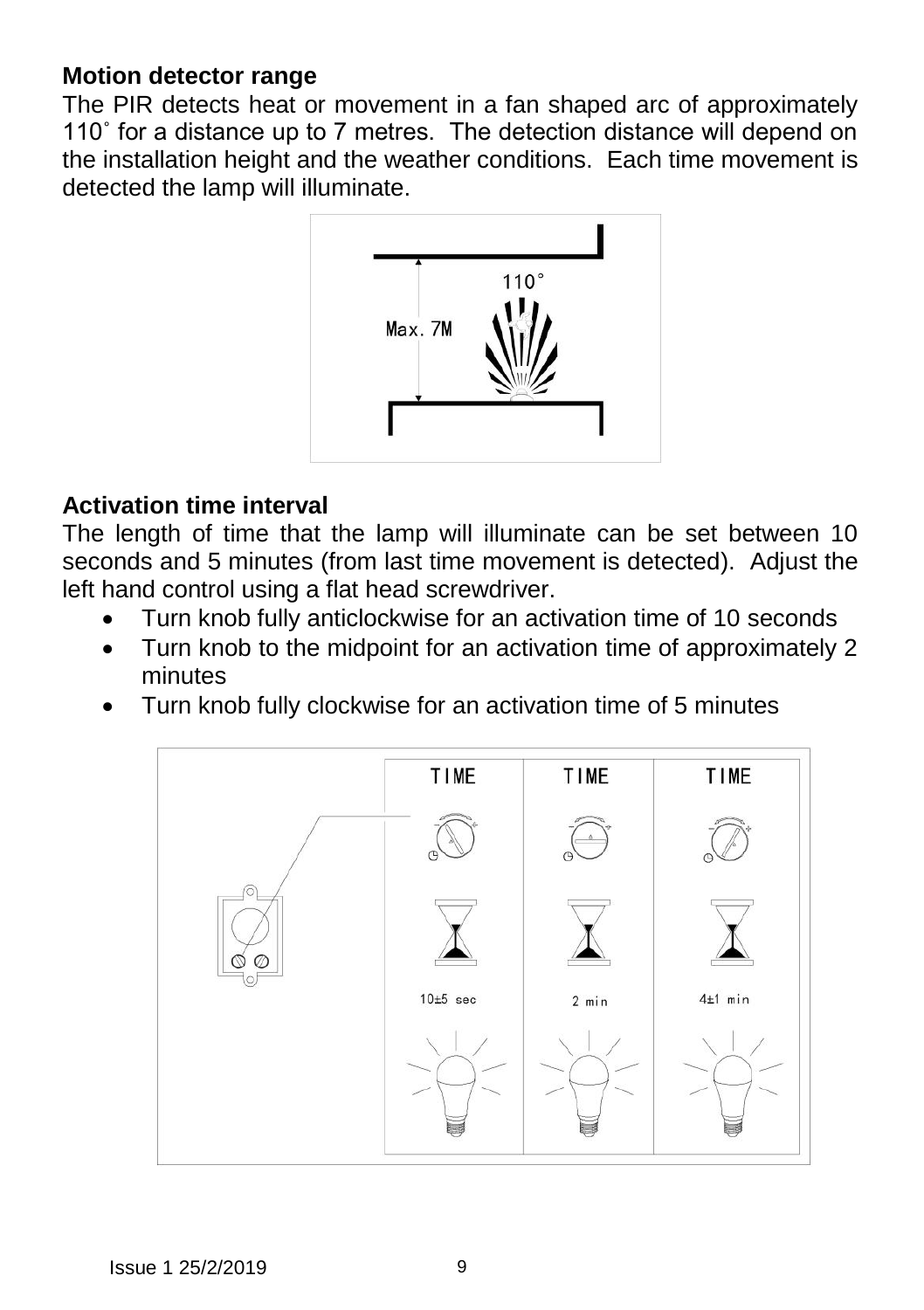# **Activation light level**

The sensor can be set to activate whenever heat or movement is detected (irrespective of daylight level) or only to operate in the hours of darkness. Adjust the right hand control using a flat head screwdriver.

- Turn knob fully anticlockwise for the sensor to operate in daylight.
- Turn knob to the midpoint for sensor to operate at dusk.
- Turn knob fully clockwise for the sensor to operate only in darkness